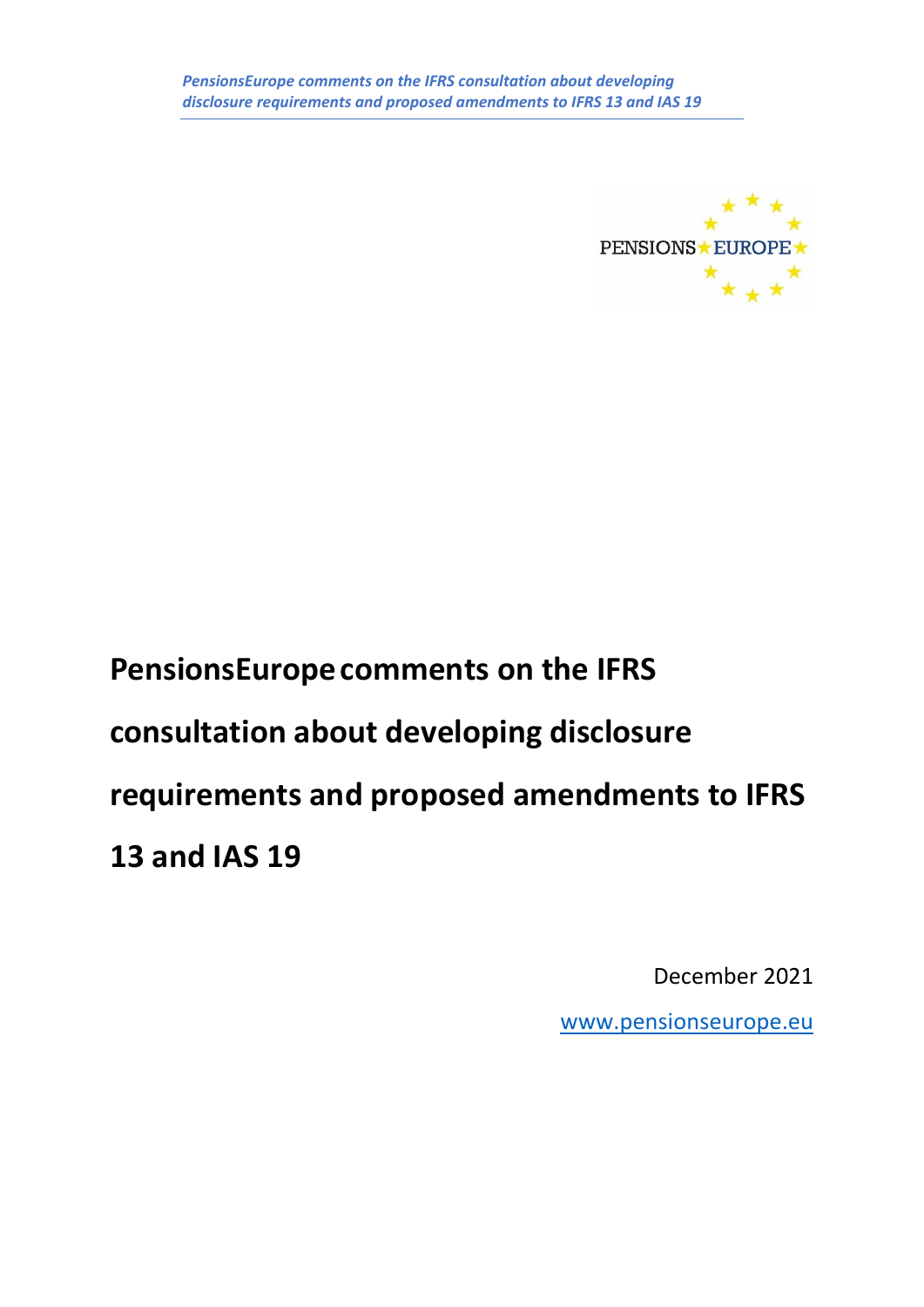# 1. **PensionsEurope comments on IFRS consultation about developing disclosure requirements and proposed amendments to IFRS 13 and IAS 19**

#### *General remarks*

PensionsEurope welcomes the opportunity to comment on the IFRS consultation regarding the developing disclosure requirements and proposed amendments to IFRS 13 and IAS 19.

Companies providing pension benefits and sponsoring pension plans (as well as Pension Funds) are already applying the materiality concept in their notes disclosures. Therefore, no irrelevant disclosures are published.

PensionsEurope believes that the note disclosures with regards to pension plans are already very comprehensive in current annual financial statements, e.g., reconciliations, cash-flow information, sensitivity analysis, disaggregation of information for different defined benefit plans per country etc. Most of the information disclosed in the notes covers already the proposed disclosure objectives. For this reason, it is unclear, how the new concept should better meet the users' needs.

In the proposal, there is only one overall disclosure objective for short-term benefits, defined contribution plans, other long-term employee benefits and termination benefits. Therefore, it is unclear which disclosures are expected by the IASB for these benefits in comparison to the current disclosure practice.

Moreover, PensionsEurope believes that some of the proposed non-mandatory items of information are not useful, e.g., expected return on plan assets ('eroa'), expected future contributions, alternative actuarial assumptions due to judgement reasons. In these cases, the cost to obtain the information is higher than the usefulness for users. In addition, it is our firm belief that additional explanations are necessary. Moreover, the reintroduction of the eroa-concept after abolishing it just a few years ago is not consistent with IAS 19.

In addition, some preparers are concerned that the comparability of data with their peers (e.g., other listed blue-chip companies) will be impaired by the current proposals.

The compliance with the objective-based disclosure requirements could lead to intensive discussions with auditors and enforcement bodies when it comes to the exercise of judgement.

To conclude, preparers have not received so far, any material feedback from investors that relevant information is missing and PensionsEurope believes that a checklist approach has its advantages and is not fundamentally worse. It should also be noted that any structured disclosure process needs checklists – also to decide which information will not be provided due to materiality reasons.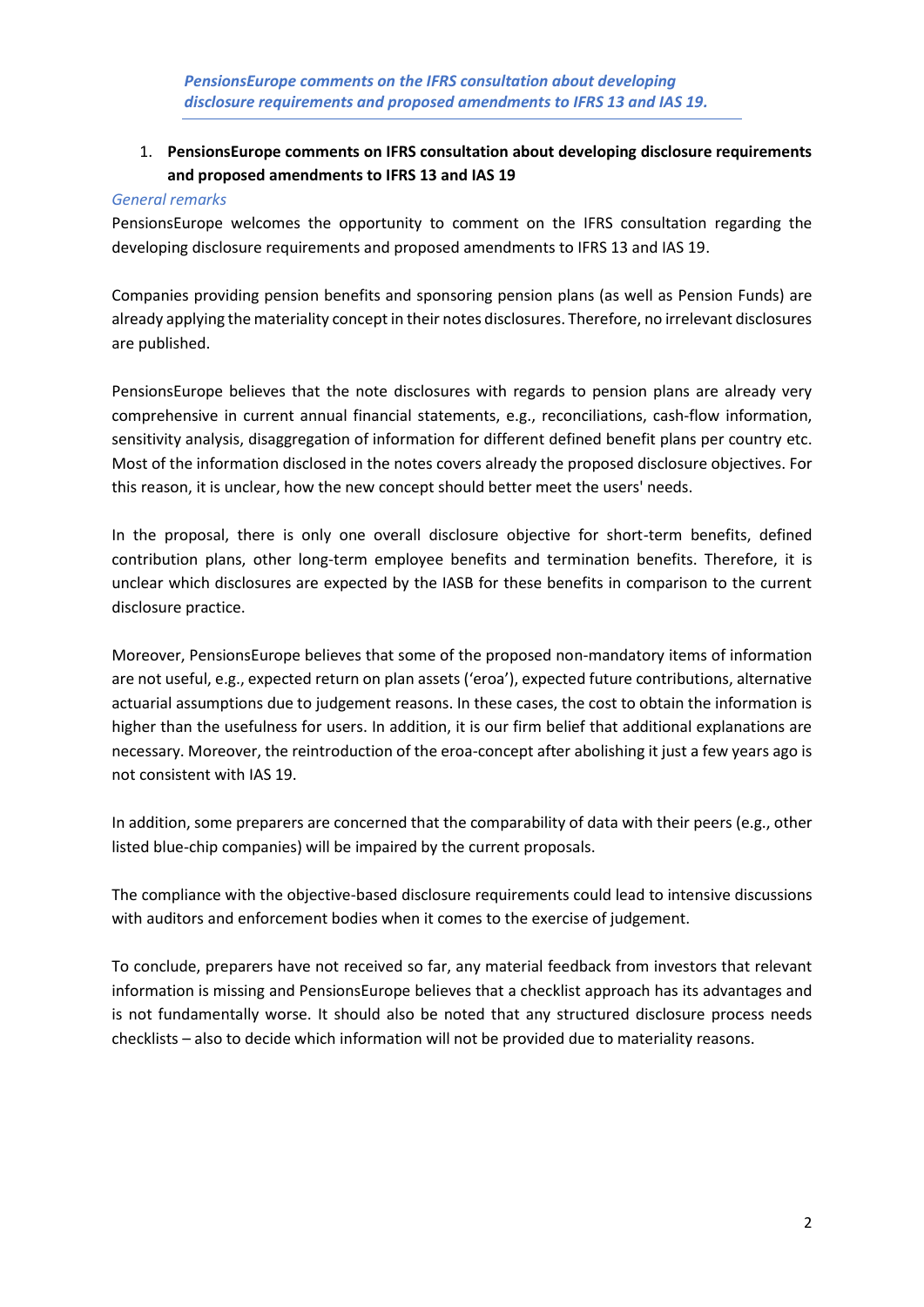## **About PensionsEurope**

**PensionsEurope** represents national associations of pension funds and similar institutions for workplace and other funded pensions. Some members operate purely individual pension schemes. PensionsEurope has 25 member associations in 18 EU Member States and 4 other European countries<sup>1</sup>.

PensionsEurope member organisations cover different types of workplace pensions for over **110 million people.** Through its Member Associations PensionsEurope represents more than **€ 4 trillion of assets** managed for future pension payments. In addition, many members of PensionsEurope also cover personal pensions, which are connected with an employment relation.

PensionsEurope also has **22 Corporate and Supporter Members** which are various service providers and stakeholders that work with IORPs.

PensionsEurope has established a **Central & Eastern European Countries Forum (CEEC Forum)** to discuss issues common to pension systems in that region.

PensionsEurope has established a **Multinational Advisory Group (MAG)** which delivers advice on pension issues to PensionsEurope. It provides a collective voice and information sharing for the expertise and opinions of multinationals.

#### **What PensionsEurope stands for**

- A regulatory environment encouraging workplace pension membership;
- Ensure that more and more Europeans can benefit from an adequate income in retirement;
- Policies which will enable sufficient contributions and good returns.

### **Our members offer**

- Economies of scale in governance, administration and asset management;
- Risk pooling and often intergenerational risk-sharing;
- Often "not-for-profit" and some/all of the costs are borne by the employer;
- Members of workplace pension schemes often benefit from a contribution paid by the employer;
- Wide-scale coverage due to mandatory participation, sector-wide participation based on collective agreements and soft-compulsion elements such as auto-enrolment;
- Good governance and alignment of interest due to participation of the main stakeholders.

*Contact: PensionsEurope Montoyerstraat 23 rue Montoyer – 1000 Brussels Belgium Tel: +32 (0)2 289 14 14*

<sup>&</sup>lt;sup>1</sup> EU Member States: Austria, Belgium, Bulgaria, Croatia, Denmark, Finland, France, Germany, Greece, Hungary, Ireland, Italy, Luxembourg, Netherlands, Portugal, Romania, Spain, Sweden. Non-EU Member States: Iceland, Norway, Switzerland, UK.